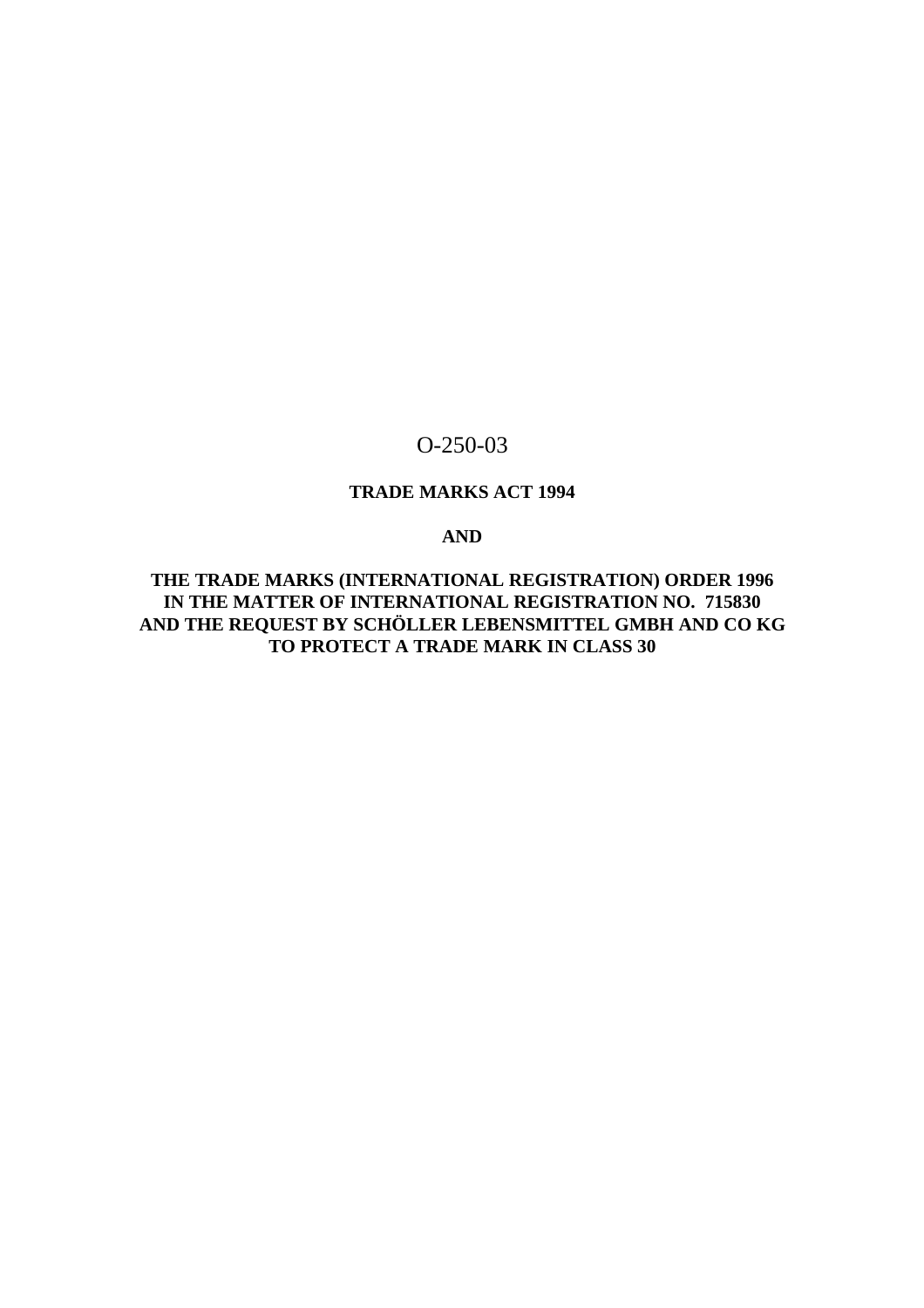#### **TRADE MARKS ACT 1994**

**AND**

# **THE TRADE MARKS (INTERNATIONAL REGISTRATION) ORDER 1996 IN THE MATTER OF INTERNATIONAL REGISTRATION NO. 715830 AND THE REQUEST BY SCHÖLLER LEBENSMITTEL GMBH AND CO KG TO PROTECT A TRADE MARK IN CLASS 30**

#### **Background**

1. On 5 August 1999, Schöller Lebensmittel GmbH & Co KG, 137 Bucher Strasse, D-90419 Nürnberg (Germany), on the basis of International Registration 715830, requested protection in the United Kingdom under the provisions of the Madrid Protocol of the mark:



The following words appear beneath the mark on the form of notification:

Colours claimed: Blue, yellow, green, light blue, white

Protection is sought in class 30 in respect of:

Edible ice, preparations essentially made of edible ice.

2. It was considered that the request failed to satisfy the requirements for registration in accordance with Article 3 of the Trade Marks (International Registration) Order 1996 and notice of refusal under Article 9(3) was given because the mark is excluded from Registration by Sections 3(1)(b) and (c) and Section 5(2) of the Trade Marks Act 1994. This is because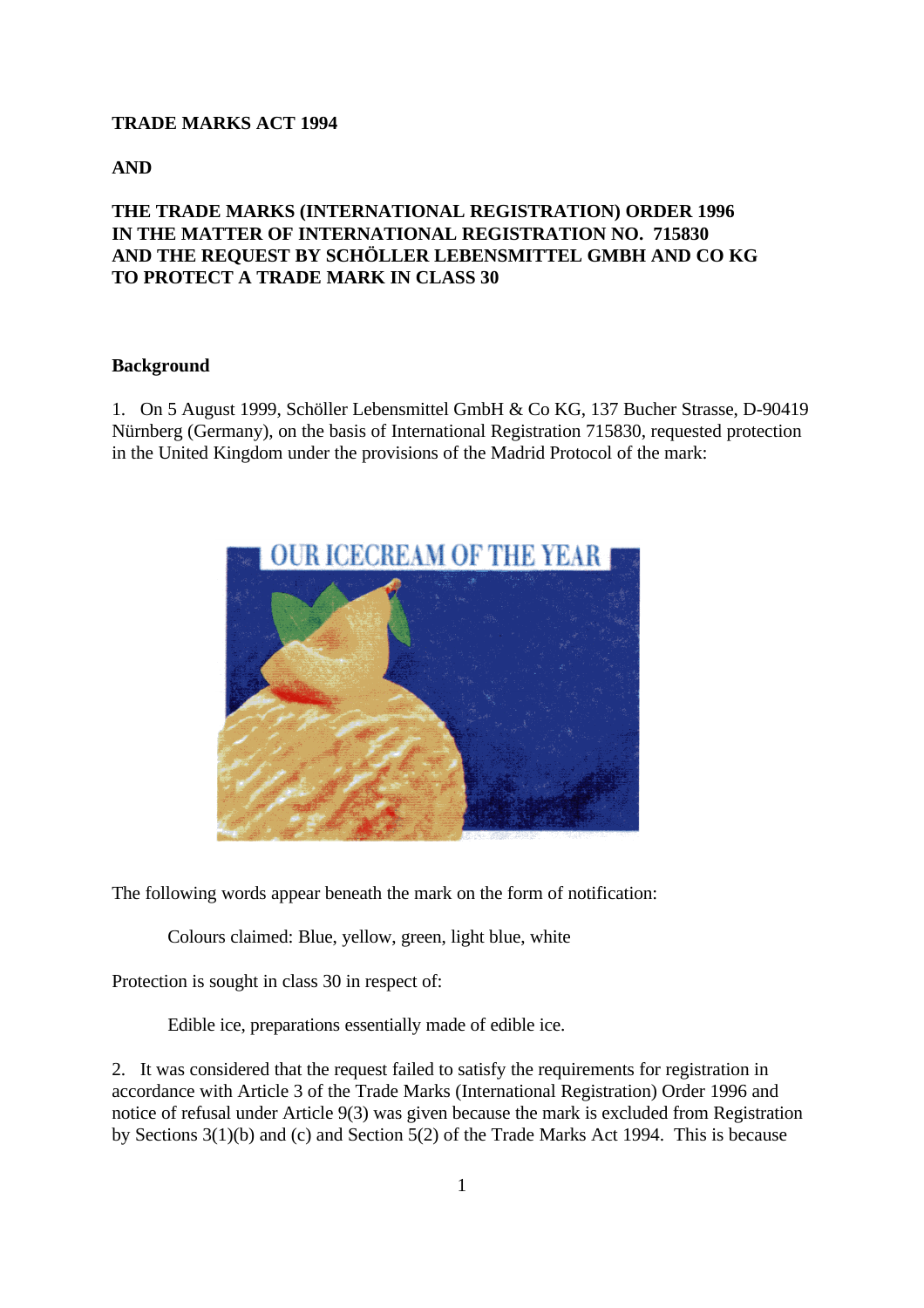the mark consists of the words "Our Ice Cream of the Year", together with the device of ice cream and a non-distinctive background, being a sign which may serve in trade to designate the kind and quality of the goods. In addition it was considered there would be a likelihood of confusion with earlier marks as defined in Section 6 of the Act. However, the objection under Section 5(2) of the Act was subsequently waived and I need make no further mention of it in this decision.

3. At a hearing, at which the applicants were represented by Ms M Marshall of J A Kemp & Co, their trade mark attorneys, the objections under Section 3(1)(b) and (c) of the Act were maintained.

4. Following the hearing, evidence of use of the mark was filed on 28 February 2002 with the purpose of showing that the mark had acquired a distinctive character as a result of that use. However, this evidence was not considered sufficient to overcome the objection which was maintained.

5. Notice of refusal was issued under Article 9(3) and I am now asked under Section 76 of the Act and Rule 62(2) of the Trade Marks Rules 2000 to state in writing the grounds of my decision and materials used in arriving at it.

#### **The Law**

6. The relevant parts of Section 3(1) of the Act are as follows:

"The following shall not be registered -

(a) .......................................

- (b) trade marks which are devoid of any distinctive character,
- (c) trade marks which consist exclusively of signs or indications which may serve, in trade, to designate the kind, quality, quantity, intended purpose, value, geographical origin, the time of production of goods or of rendering of services, or other characteristics of goods or services,
- (d) ......................................

Provided that, a trade mark shall not be refused registration by virtue of paragraph (b), (c) or (d) above if, before the date of application for registration, it has in fact acquired a distinctive character as a result of the use made of it."

#### **The Prima Facie Case for Registration**

#### **The Law**

7. The test for distinctiveness was laid down by Mr Justice Jacob in the TREAT case [1996] RPC 281 page 306 lines 2-5 when he said: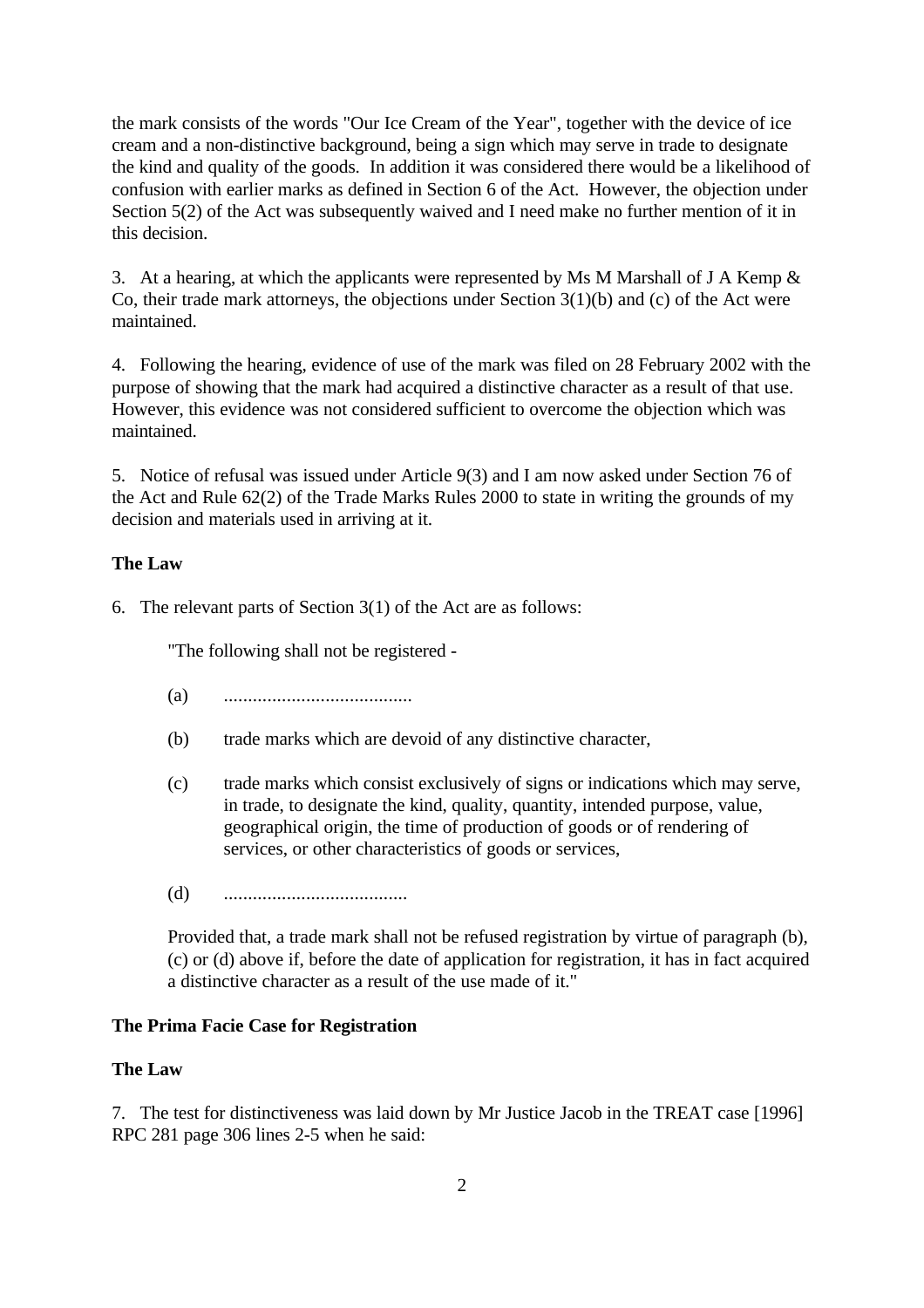"What does *devoid of distinctive character* mean? I think the phrase requires consideration of the mark on its own, assuming no use. Is it the sort of word (or other sign) which cannot do the job of distinguishing without first educating the public that it is a trade mark?"

In the Proctor & Gamble Limited's application (1996 RPC 281), Walker LJ said:

"Despite the fairly strong language of Section 3(1)(b), "devoid of any distinctive character" - and Mr Morcom emphasised the word "any" - that provision must in my judgment be directed to a visible sign or combination of signs which can by itself readily distinguish one trader's product - in this case an ordinary, inexpensive household product - from that of another competing trader. Product A and Product B may be different in their outward appearance and packaging, but if the differences become apparent only on close examination and comparison, neither can be said to be distinctive"

A definition of what is meant by distinctive character and what is required of it can also be found in the European Court of Justice judgement on the *Philips* case [2003] R.P.C. 2, at paragraphs 30 and 47:

"Moreover, according to the case-law of the Court, the essential function of a trade mark is to guarantee the identity of the origin of the marked product to the consumer or end-user by enabling him, without any possibility of confusion, to distinguish the product or service from others which have another origin, and for the trade mark to be able to fulfil its essential role in the system of undistorted competition which the Treaty seeks to establish, it must offer a guarantee that all the goods or services bearing it have originated under the control of a single undertaking which is responsible for their quality ..."

"... it is clear from Article 2 of the Directive that a trade mark has distinctive character if it serves to distinguish, according to their origin, the goods or services in respect of which registration has been applied for. It is sufficient, as is clear from paragraph 30 of this judgment, for the trade mark to enable the public concerned to distinguish the product or service from others which have another commercial origin, and to conclude that all the goods or services bearing it have originated under the control of the proprietor of the trade mark to whom responsibility for their quality can be attributed."

8. In correspondence and at the hearing the agent argued that the Section 3(1) objection was unjustified. She maintained that when the mark is considered as a whole it is an unusual and distinctive mark which contained stylistic and artistic aspects. In particular she referred to the combination of colours claimed and the artistic aspects which she argued gave the mark as a whole an unusual and distinctive quality. This argument did not persuade me that the mark was not devoid of any distinctive character.

9. The application is for a sign which is a device of a scoop of ice cream. It is represented in a specific combination of the colours blue, yellow, green, light blue and white with the addition of a slice of fruit and the words "Our Ice Cream of the Year".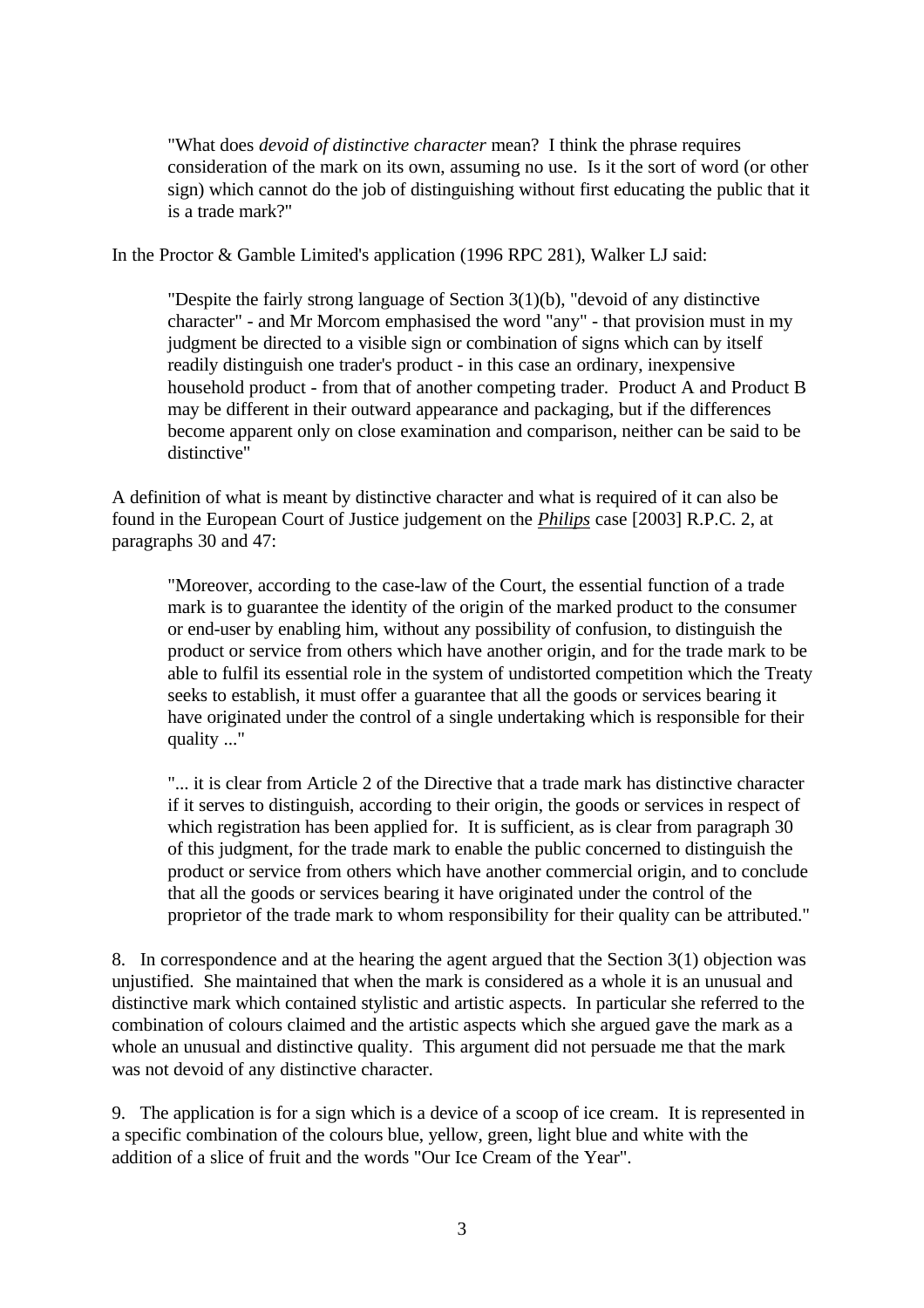10. I have considered the individual elements of the mark, and even when taken in combination, I take the view that the mark as a whole is devoid of any distinctive character.

11. At a hearing before me I advised Ms Marshall that the objections under Sections 3(1)(b) and (c) of the Act were maintained. However, I agreed to allow the applicants further time to consider the position and submit evidence of acquired distinctiveness.

#### **The Case for Registration based on Acquired Distinctiveness**

#### **The Law**

12. In the *Windsurfing Chiemsee* case, the ECJ ruled on the nature of the enquiry as to whether a mark has acquired a distinctive character under Article 3(3) (Section 3(1) proviso). It held that the national authorities may take into account evidence from a variety of sources, but a finding that the mark has come to denote the goods as coming from a particular undertaking must necessarily mean that the provisions of Article 3(3) are met. The Court held:

"In assessing the distinctive character of a mark in respect of which registration has been applied for, the following may also be taken into account: the market share held by the mark; how intensive, geographically widespread and long-standing use of the mark has been; the amount invested by the undertaking in promoting the mark; the proportion of the relevant class of persons who, because of the mark, identify goods as originating from a particular undertaking; and statements from chambers of commerce and industry or other trade and professional associations" (paragraph 51).

"If, on the basis of those factors, the competent authority finds that the relevant class of persons, or at least a significant proportion thereof, identify the goods as originating from a particular undertaking because of the trade mark, it must hold that the requirement for registering the mark laid down in Article 3(3) of the Directive is satisfied" (paragraph 52).

#### **The Evidence**

13. Evidence in support of this application was filed. The evidence consists of a Statutory Declaration by Michael James Godwin the Managing Director of Schöller Ice Cream Limited together with supporting exhibits. Mr Godwin declares that the trade mark in question was first used in the United Kingdom in 1989. Mr Godwin states that part of the applicants' marketing strategy is to promote ice creams each year under the banner "Our Ice Cream of the Year". The trade mark applied for (with pear garnish) was marketed as "Our Ice Cream of the Year" in 1996. Thus the mark has been used with and without the "Our Ice Cream of the Year" promotion. Turnover for the period 1996 - 1999 is set out below:

| <b>TURNOVER</b> |         |
|-----------------|---------|
| Year            | £       |
| 1996            | 103,736 |
| 1997            | 51,633  |
| 1998            | 66,467  |
| 1999            | 29,123  |
|                 |         |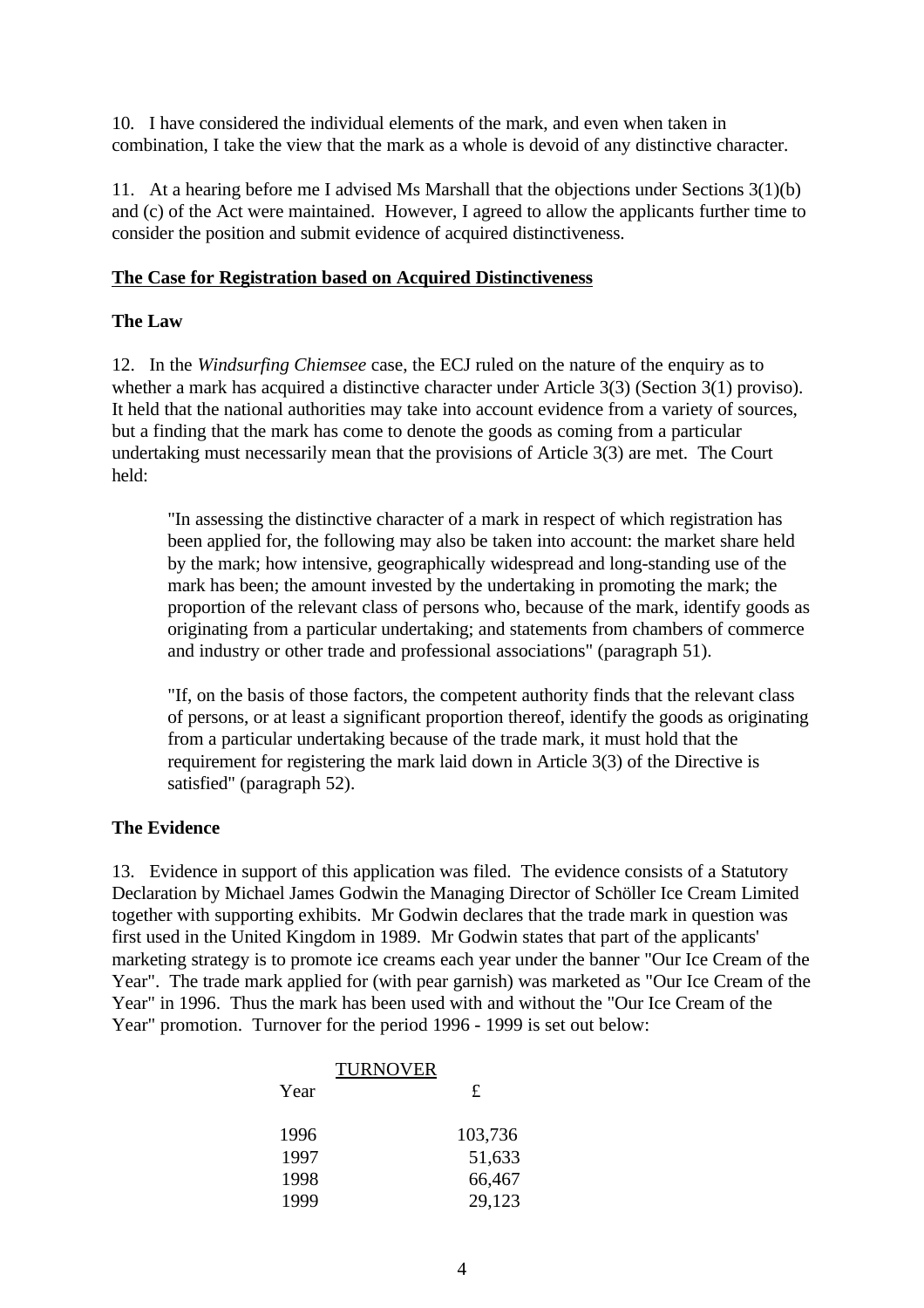14. Mr Godwin further declares that the annual marketing expenditure in connection with Schöller ice cream as a whole is in the region of £200,000 and covers advertising, attendance at exhibitions, the provision of brochures, menus and point of sales promotional material.

15. Exhibit MJG1 is a selection of brochure material and exhibit MJG2 provides copies of photographs of exhibition stands.

16. In my view, the evidence filed has not established that the mark applied for has acquired a distinctive character as a trade mark in its own right. The exhibits do not show trade mark use of the mark. They show the device used in a brochure as one of a range of flavoured ice creams marketed by the applicants and used in conjunction with the words Mövenpick and/or Schöller. I consider that this reinforces the idea that the device itself would purely be seen as an ordinary representation of the goods using decoration and garnishes typical of the way in which the goods can be made to look more appetising rather than an indication of trade origin.

17. In particular, I do not consider the relevant public would attach trade origin significance to the mark applied for when used in this way. In addition the turnover figure is low.

18. I do not consider the evidence proves the mark applied for has acquired a distinctive character as a result of the use made of it and I conclude that the applicant has failed to satisfy the proviso of Section 3(1) of the Act.

19. In relation to the words "our ice cream of the year" present in the mark, again, I do not consider the public are likely to attach trade origin significance to these words. Furthermore, according to the information provided by the agent the words were applied for only one year i.e. 1996. Therefore, the evidence relating to the words is insignificant.

20. I am fortified in this conclusion by the following extract from the judgement of the Hon Mr Justice Jacob in the "TREAT" case (1996 RPC 281 at page 299) where he said:

"I turn to consider how the word "Treat" is used here. I have no evidence from the public in relation to this question. I have some evidence of internal thinking at Robertson's, but the most important thing of all must be my own impression from the label and all the surrounding circumstances. Looking at the label I think the average customer would not see "Treat" used as a trade mark. It is true that it is written as part of a phrase "Toffee Treat" but this is done in a context where the maker's name is plain. It is of course the case that you can have two trade marks used together ("Ford Prefect"), but whether the secondary word is used as a trade mark is a question of fact. If it is a fancy word, then obviously it is a trade mark because it could not be taken as anything else. But where it is highly descriptive I see no reason why a member of the public should take the mark as a badge of origin. And that is particularly so where the product is a new sort of product, as here. The public are apt to take the name of a novel product as a description rather than a trade mark, particularly where the name is not fancy but is descriptive or laudatory. I do not think Robertson's use is as a trade mark."

# **Conclusions**

21. The mark is not acceptable prima facie because it is debarred from registration under Sections 3(1)(b) and (c) of the Act.